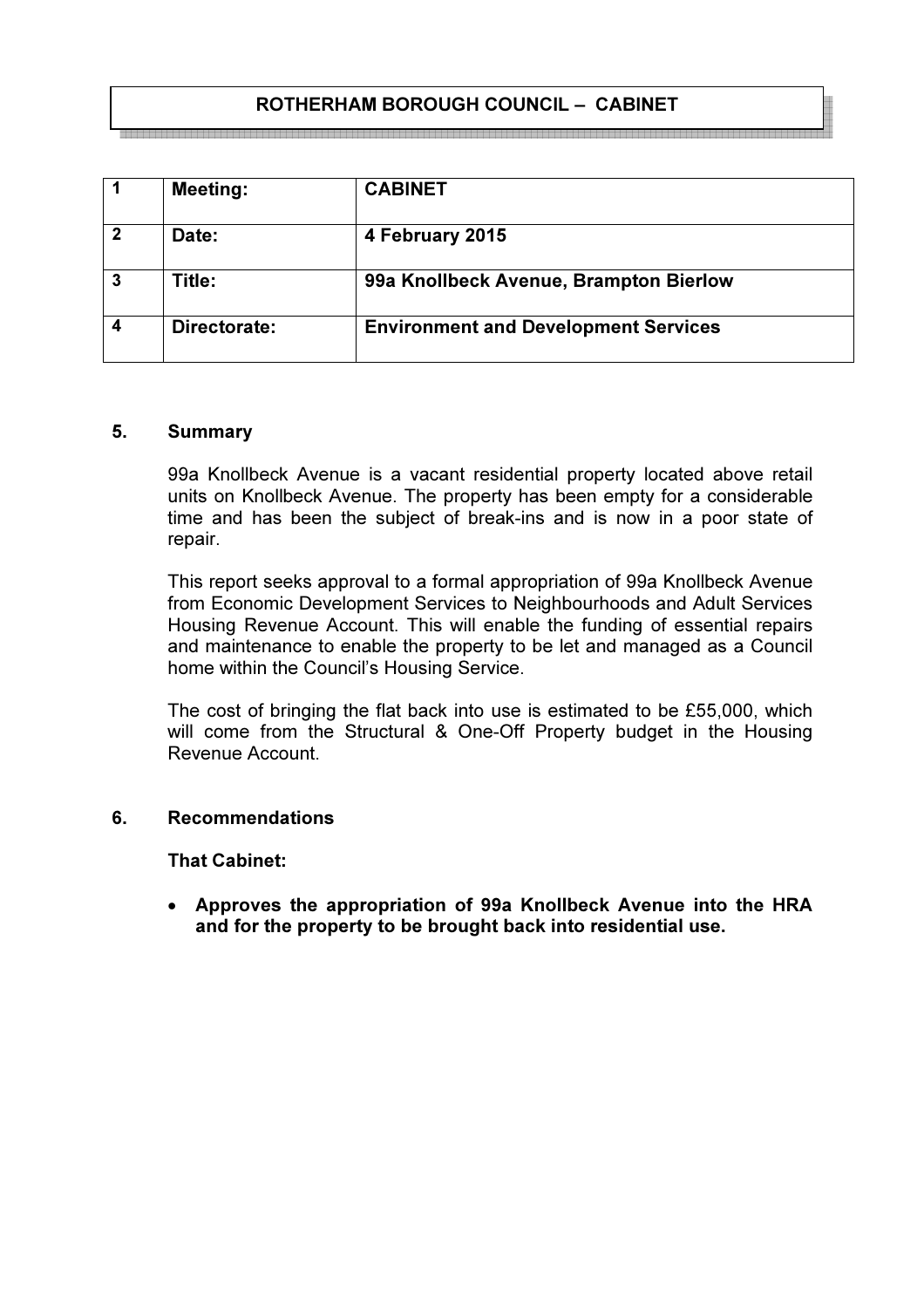# 7. Proposals and Details

### 7.1 Background

99a Knollbeck Avenue is a flat built above the shops in Brampton Bierlow. The property was previously rented out along with the retail unit below as part of the Councils Commercial Asset portfolio. Following a change in tenant to the commercial shop unit the new tenant did not take on the flat above so it became vacant. There are 3 adjoining flats which are all occupied, 2 are in private ownership and one is a council flat managed from within the HRA.

Following an asset review it was agreed the flat needed to be brought back into use, however at that point no funding had been identified to bring the property up to a decent letting standard.

The Council's Land and Property Team consulted Strategic Housing and Investment on the best way forward.

## 7.2 Options

The following options were considered:

## Option 1 - Transfer the property into the Council Housing portfolio and undertake necessary works using HRA resources (Preferred Option)

RMBC would appropriate the flat into the HRA and the Housing Investment Team would commission repairs and maintenance works and liaise with the Allocations Team to arrange a suitable tenancy.

The benefits to this approach are; the Council brings a long term empty property back into use, adds an additional much needed affordable home to its stock and consolidates the existing council ownership in this block. It also prevents any potential leasehold difficulties that may arise in the future maintenance of common parts of the building if the property was to be sold to a private owner. This option also provides a much needed affordable home within this neighbourhood.

This option is preferred as it brings back into use a three bedroom flat in a desirable location for social rent. Within this neighbourhood there is a high demand and low tenancy turnover of Council properties of this type.

#### Option 2 - Open Market Sale

The flat would be put into an auction for sale with vacant possession. The benefit to this approach is it would enable a quick sale achieving market value; however the Council would lose control of the property adjacent a tenanted Council flat. The flat shares a stairwell with the Council flat and therefore this could present challenges to future maintenance and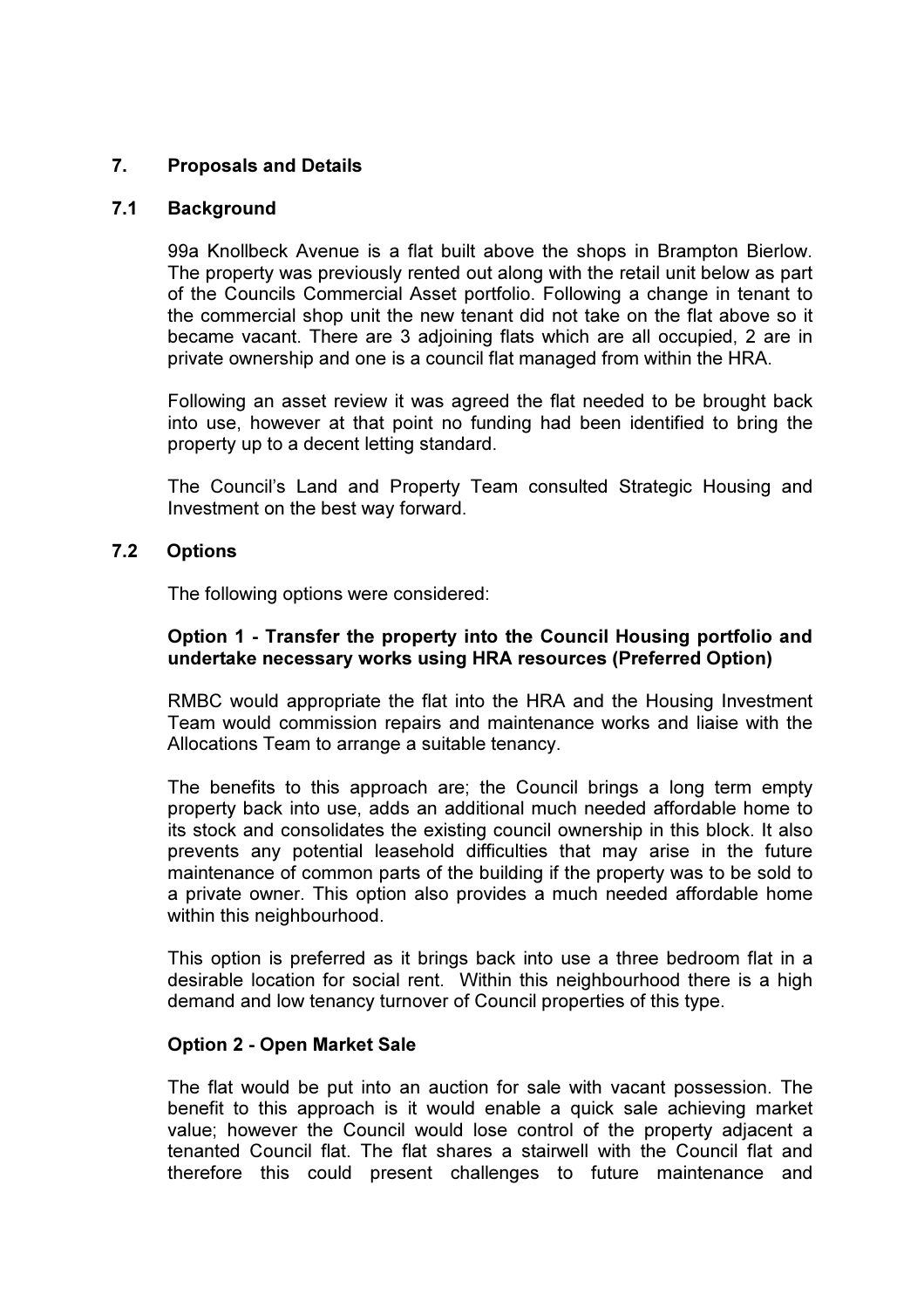management. The anticipated capital receipt would be negligible after fees and costs were subtracted as the flat is in a poor state of repair. The Council also loses the opportunity to add to its Council Housing asset portfolio

The risk to this option is the property may be bought by a buy to let landlord who does not manage the tenancy or property effectively.

### Scope of Works

A detailed void survey has been carried out along with specialist timber and dry rot survey has been undertaken. No problems have been identified from the specialist survey however extensive works are required to bring the property back into use. A full works specification and works programme has been drawn up. A budget for these works is estimated to be £55,000. A tender will be offered subject to approval of Option 1, the aim being to complete works in this financial year.

The headline works included in the £55k estimate are:

- Create kitchen/diner as existing too small to be brought up to Government's Decent Homes standard
- Install new kitchen
- Install new bathroom
- Install new central heating
- Full rewire
- Install new windows and doors
- Extensive plastering
- Some external repairs
- Basic redecoration

#### 8. Finance

In value for money terms, investing £55,000 to bring a long term empty property back into use compares well with the cost of other options for delivering affordable housing.

Subject to approval the budget for works will come from the Structural & One-Off Property budget in the Housing Revenue Account.

As the property is not currently within the HRA general housing portfolio, it would be subject to an additional annual management and maintenance cost.

The property would generate an estimated £3432 per annum combined rental income.

#### 9. Risks and uncertainties

Delays in investment decision making will negatively impact upon performance indicators measuring empty homes